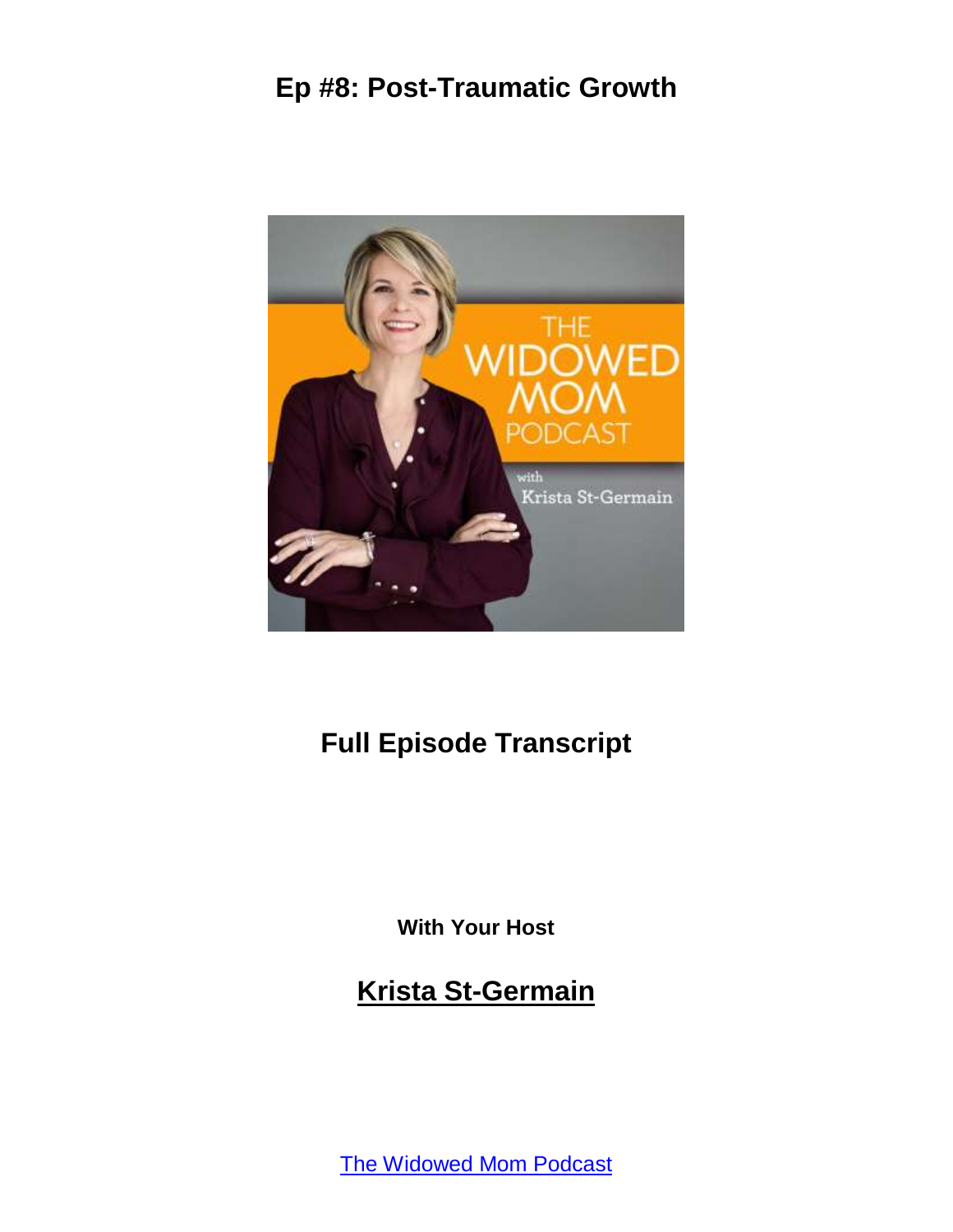Welcome to *The Widowed Mom Podcast*, episode eight, Post-Traumatic Growth.

Welcome to *The Widowed Mom Podcast,* the only podcast that offers a proven process to help you work through your grief to grow, evolve, and create a future you can actually look forward to. Here's your host, certified life coach, grief expert, widow, and mom, Krista St-Germain.

Hey everybody. Welcome back to the podcast. I'm excited about this one. I remember the first time I heard post-traumatic growth, the term. I had never heard it before and it was kind of that moment when the record stops, that scratch, and you turn your head and go, what? Post-traumatic what?

I knew about post-traumatic stress, but I had never heard the term posttraumatic growth. And I wonder if you've heard it. Maybe you have, and in that case, I'll give you some more helpful information about it that you probably didn't know. And maybe you haven't, and in that case, you're going to learn something entirely new and incredibly useful to you as someone who has gone through grief.

Okay, before we jump into that though, you know I love a listener shout-out. I am still running the fun competition to celebrate the launch of the podcast where I'm giving away five \$100 Amazon gift cards, and you can find out how you can register for that by going to coachingwithkrista.com/podcastlaunch. All the details are there.

So today I want to read a review from a listener who calls themselves Pho37. I assume that means pho, in which case, it actually is dinner time and I'm kind of hungry. So Pho37, if you are a pho lover, we are friends. We were meant to be friends. So you wrote, "I'm so glad that you have started these because this is what we need to help us through this journey of being widows and creating a new future. Krista has been a live saver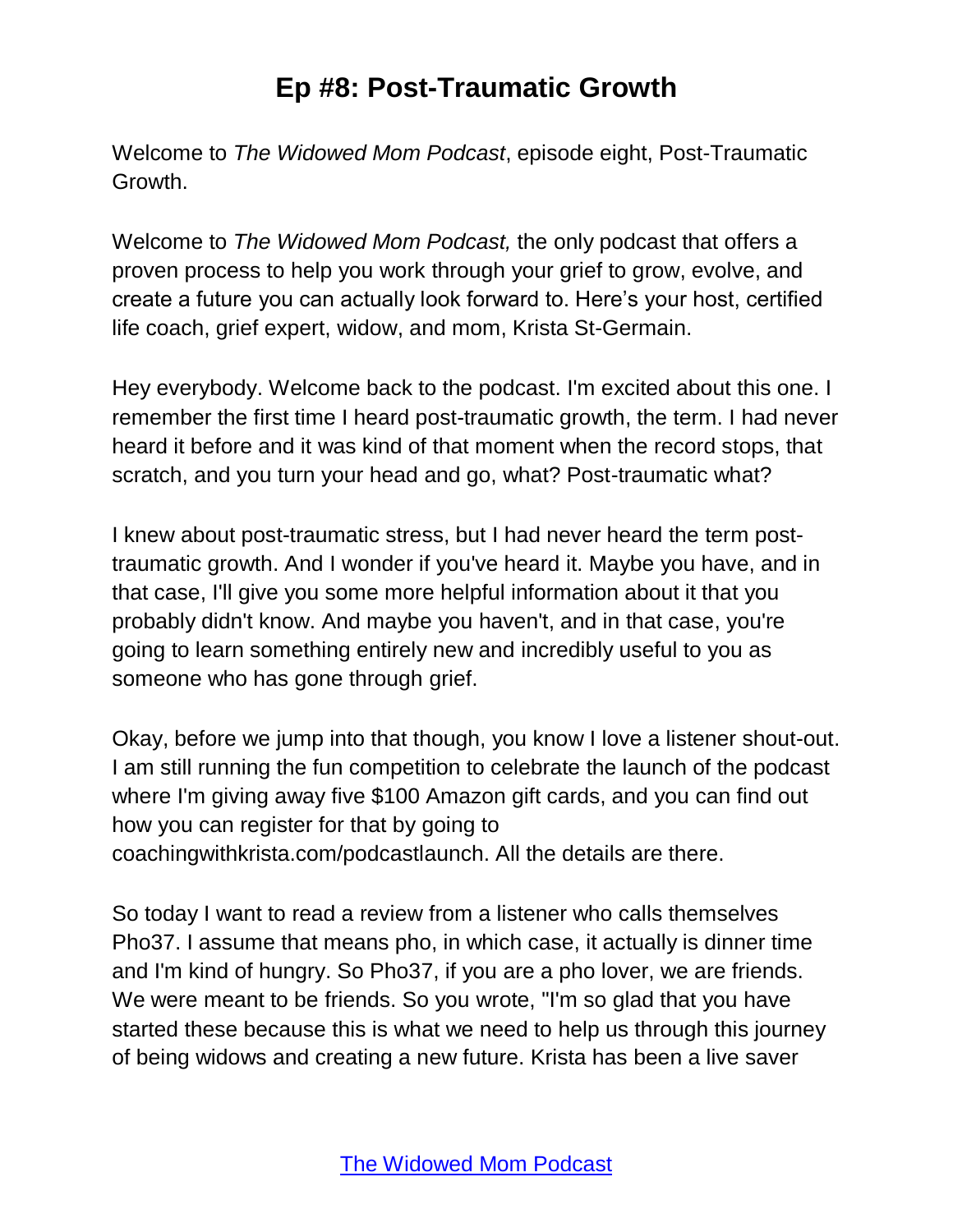and just what I needed. I hope others will listen and benefit from her insight."

Thank you so much for that. It really helps people find this podcast when you take the time to rate and review it, so if you love the podcast or if you're getting some use out of it, please rate and review and share it with others so they can get some use too. Alright, let's talk about post-traumatic growth because maybe you know about it, maybe you don't.

The reason you might never have heard about it is because it wasn't something that was really even coined until the mid-90s. The phrase didn't even exist until the mid-90s. There were two specific researchers, of course there are many more who have now started researching post-traumatic growth, but two clinical researchers by the name of Richard Tedeschi and Lawrence Calhoun coined the phrase in the mid-90s.

And they were basically trying to describe what they were studying, which is how trauma can sometimes be the springboard to greater wellbeing. Post-traumatic growth is the idea that it is possible to grow from trauma. It's the idea that one can not only bounce back to normal after experiencing trauma, but that we can actually bounce forward because of the trauma. And not in spite of it, but because of it, which I find completely fascinating and so useful.

So let's first talk about what is trauma and then we'll talk more about posttraumatic growth. So the first thing I want you to know is that trauma is subjective. Our experience of trauma is completely unique to the individual. What is traumatic to one person is not necessarily traumatic to another. So we want to avoid making blanket statements about what constitutes a traumatic event and what doesn't.

In fact, in the early 80s, when the concept of post-traumatic stress disorder was introduced into the DSM, the Diagnostic and Statistical Manual, which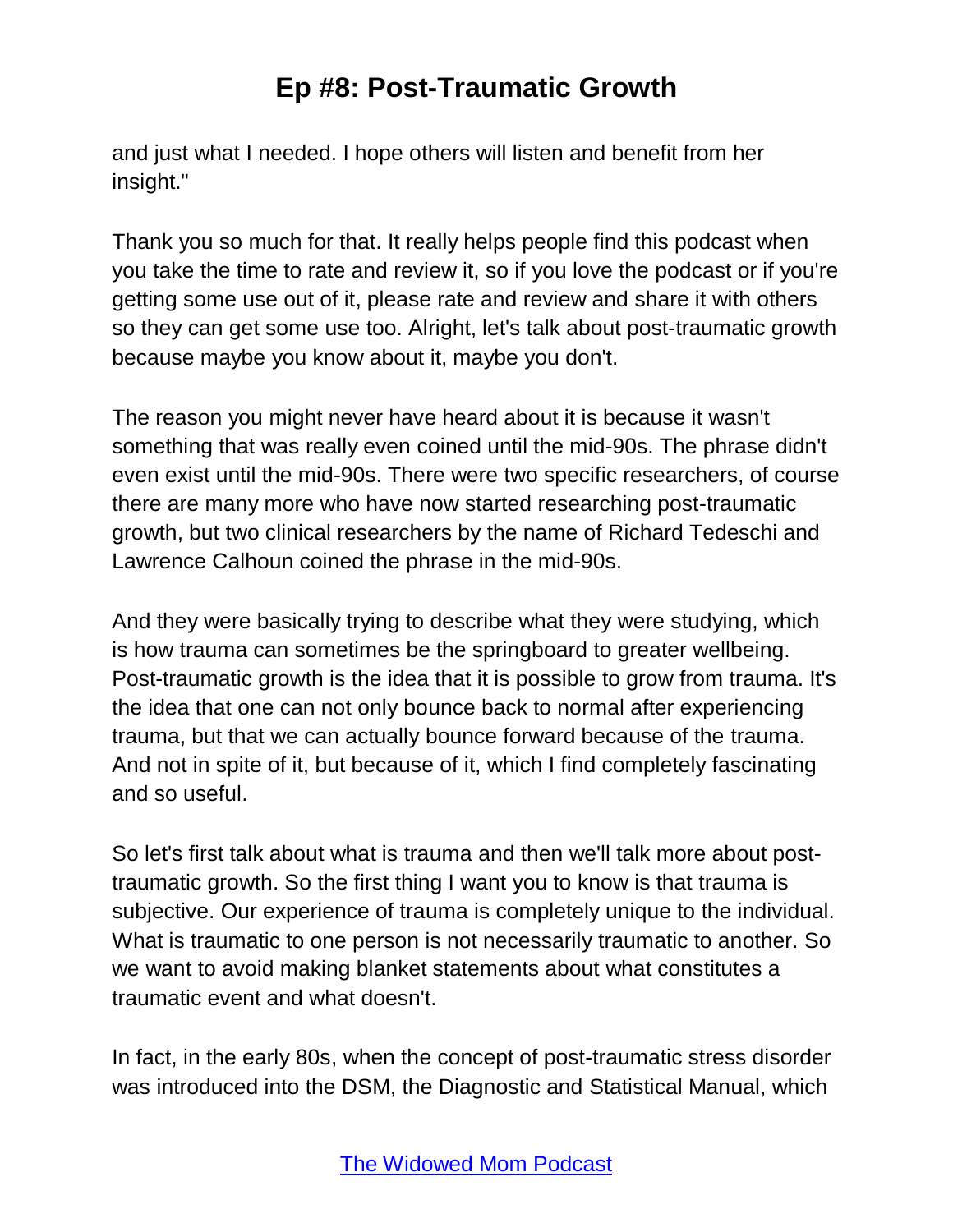is basically the bible of mental health diagnoses. When it was introduced, PTSD into the DSM, the definition of what kind of event could cause trauma was quite specific.

At the time, it was thought that a trauma-inducing event was an event that was outside of the normal human experience that would cause distress to most people. But since then, we've changed our definition of what constitutes trauma, and trauma is now thought of as largely dependent upon the person's perception of even the actual event itself.

Case in point, the loss of my husband and the car accident and the way that he died was very traumatic to me. I think it would have been traumatic to me even if it hadn't been a car accident though. Obviously, people die every day and as humans, we know that death is a part of our life experience, and yet bereavement, death is one of the common causes of symptoms associated with post-traumatic stress.

So it's less useful to think about an event as traumatic because an event in and of itself may not affect everyone the same way. Even something that we might classify as a happy or desired event can be the source of trauma for some people. Childbirth for example, this has been studied. And for some, childbirth is traumatic. And after giving birth, some women end up with symptoms of post-traumatic stress.

Now, how can that be? This is one of the things I'm going to talk a lot about in podcasts, which is the idea that there are things that happen in the world, they're just part of the human experience, and they really don't mean anything until the human they happen to has a thought about that. And the thought, the interpretation that we as humans have about the events that happened to us are what create our experience of those events.

Our thoughts and our perceptions about what happened are what create our emotional experience of these events. And trauma is no different. So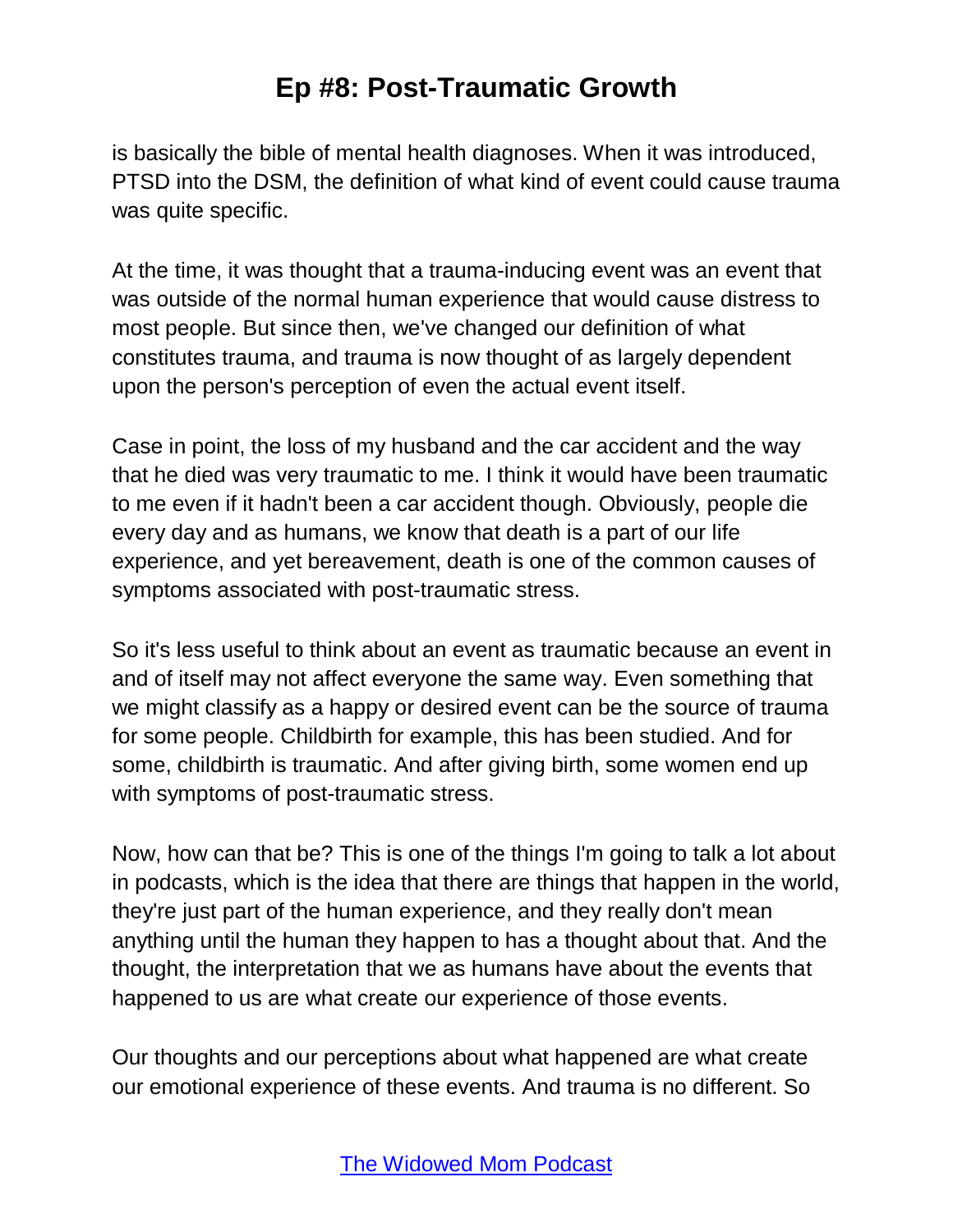there are events in the world, and depending on how we think about them, perceive them, experience them, which is completely individual, that will determine whether or not the event is considered traumatic because everyone perceives an event and its meaning just a little bit differently, and that's okay.

So we don't need to think about this type of event being traumatic and that type of event not being traumatic. We just need to know that we as the individual, based on how we choose to see or perceive something that has happened to us may experience trauma where someone else would not, or may not experience trauma where someone else would. It's not right or wrong. It's not good or bad. It just is.

So, further to that, trauma is definitely something that is unexpected, uncontrollable, unpredictable, but yet a part of life. Trauma has its root in the Greek word meaning wound, and originally, it was thought that that reference to wound meant a physical one, but over time, it's acquired the association with a psychological wound as well.

Trauma is also something that is inevitable. It's just a part of life. Researchers have estimated that 75% of people experience some form of trauma in their lifetime. Maybe it's the loss of a loved one, which is probably why you're listening to this podcast. Maybe it's watching a loved one suffer. It's being diagnosed with an illness, going through divorce or separation, or going through an accident or an assault or a financial disaster, environmental disaster.

All of these types of things, again, depending on how the individual responds to them can be considered trauma. I've read some articles that suggest that one person out of every five in a given year will have an event in their life that is potentially traumatic. So those numbers are high, and what that tells us is that as humans, trauma is going to be part of our lives.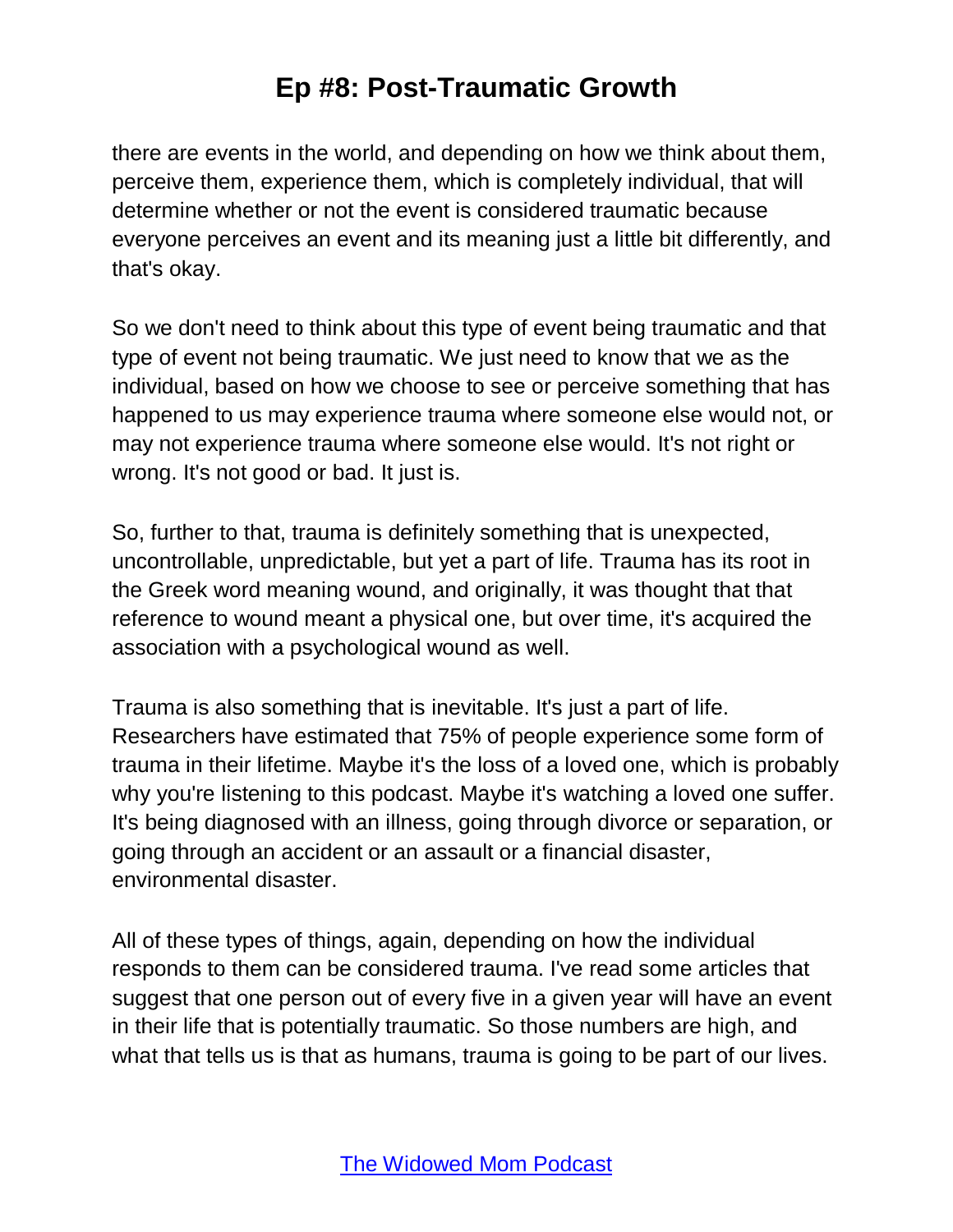So if you started this episode and you wondered, have I been through something traumatic? I'm going to guess the answer is yes, but really only you know, and it isn't dependent upon the type of event or thing that has happened in your life, as much as it is how you responded to that event. Again, no right or wrong.

And I also get asked by my clients, by other widows that I interact with, when we're talking about post-traumatic growth, they want to know well, I don't think that I have experienced the symptoms of post-traumatic stress disorder, so does that mean I don't qualify for post-traumatic growth? And the answer to that is no. You don't have to have symptoms of posttraumatic stress disorder to grow as a result of something that you would consider traumatic that's happened in your life.

But at the same time, post-traumatic growth is not likely going to result from just any sort of upsetting event. Tedeschi, the researcher that I mentioned earlier refers to the types of events that often result in post-traumatic growth as seismic. Things that shake you to your core. He says, "Growth is a rethinking. A reassessment of yourself and the world. You don't need to go through that if everything still makes sense to you. If a person is like a building built to a high standard to withstand an earthquake, if the quake comes and the building is still standing, you're okay. But if the building suffers damage, it has to be rebuilt, and the rebuilding is the growth."

And then he goes on to say, "The challenge is to see the opportunity presented by this seismic event. In the aftermath of the earthquake, why not build something better. Don't just live beneath the rubble. Don't just build the same crappy building that you had before," says Tedeschi. "I think we can do better than that."

I love this. Now, that's not to imply that before your husband died, your life was crappy. I don't think that's what he's saying. I don't think he's saying that anything was crappy before this event happened that we experienced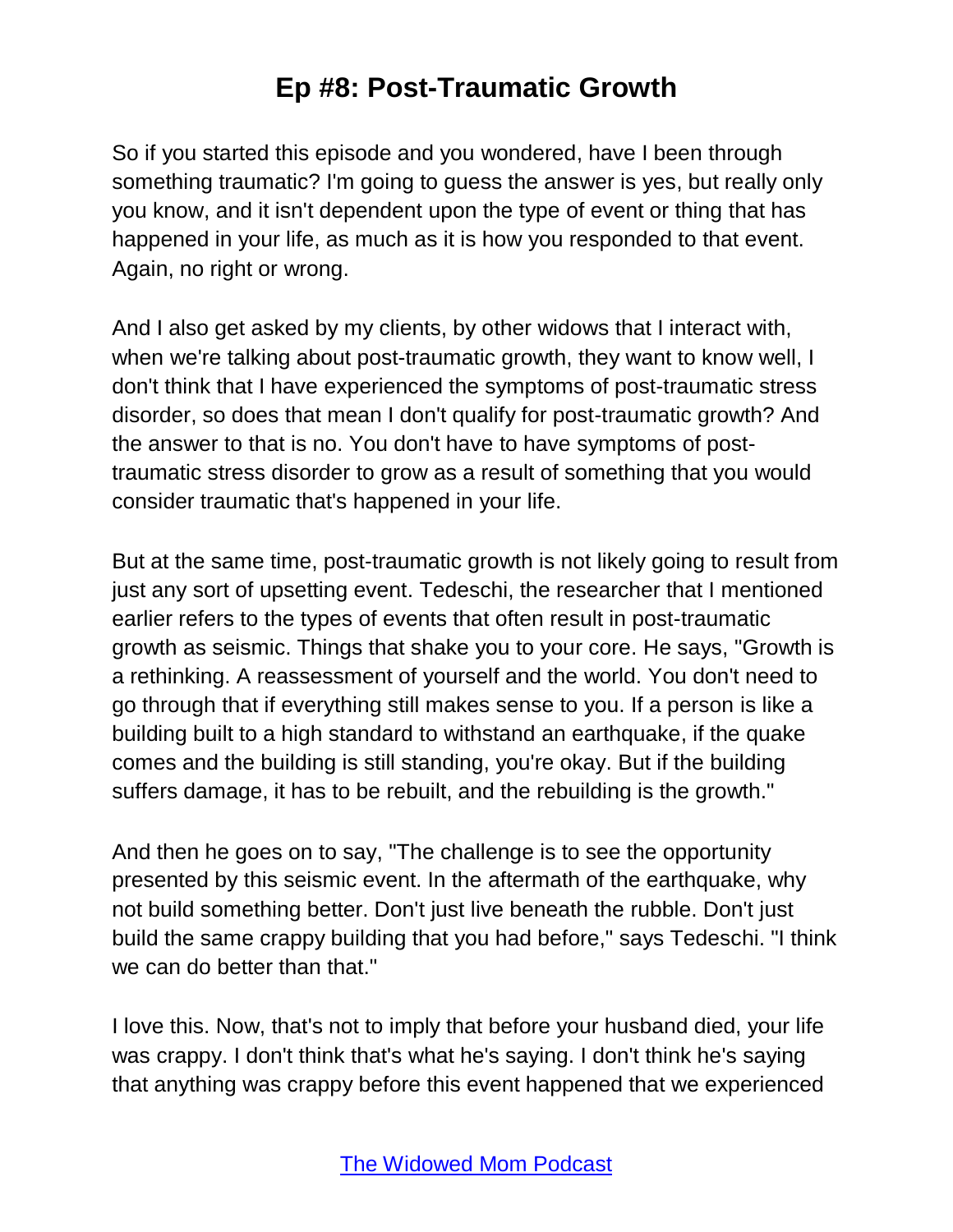as traumatic. I think what he's saying is any time we are so shaken, so fundamentally shaken, our identity is challenged, life as we knew it is challenged, our whole perspective about who we are, what's important, how we want to live, any time that is challenged, we have an opportunity to reassess.

We have an opportunity to really stop living on autopilot and really take stock of what it is we want to get out of this life and rebuild something, if we're going to rebuild, we might as well rebuild with intention, rebuild with the vision of exactly what it is that we want to create for ourselves and live into.

The research that Calhoun and Tedeschi did I find just so fascinating as a widow in that one of the first groups that they studied was widows. And actually, they didn't even start out to study post-traumatic growth. They started studying it long before they coined it. They were just simply interested in taking a different approach to what they had been studying in the past.

One of them had already received his tenure, the other one was about to, and they kind of got together and decided it would be really interesting to talk to "old" people. And just ask them, what have you learned from life that's useful? And what would you like to pass on to others? And so that's what they did, and the first group that they started researching was a group of widows.

And it wasn't anything elaborate, there weren't detailed questionnaires or scales or models. It was really just conversation and listening. And so they asked these women who were older widows, probably 50 or older about their experience and what it was like to lose their husbands. And they were told that many of them said they would cry still every night and they would wake up in the middle of the night and think that they had just heard their husband put his keys in the door.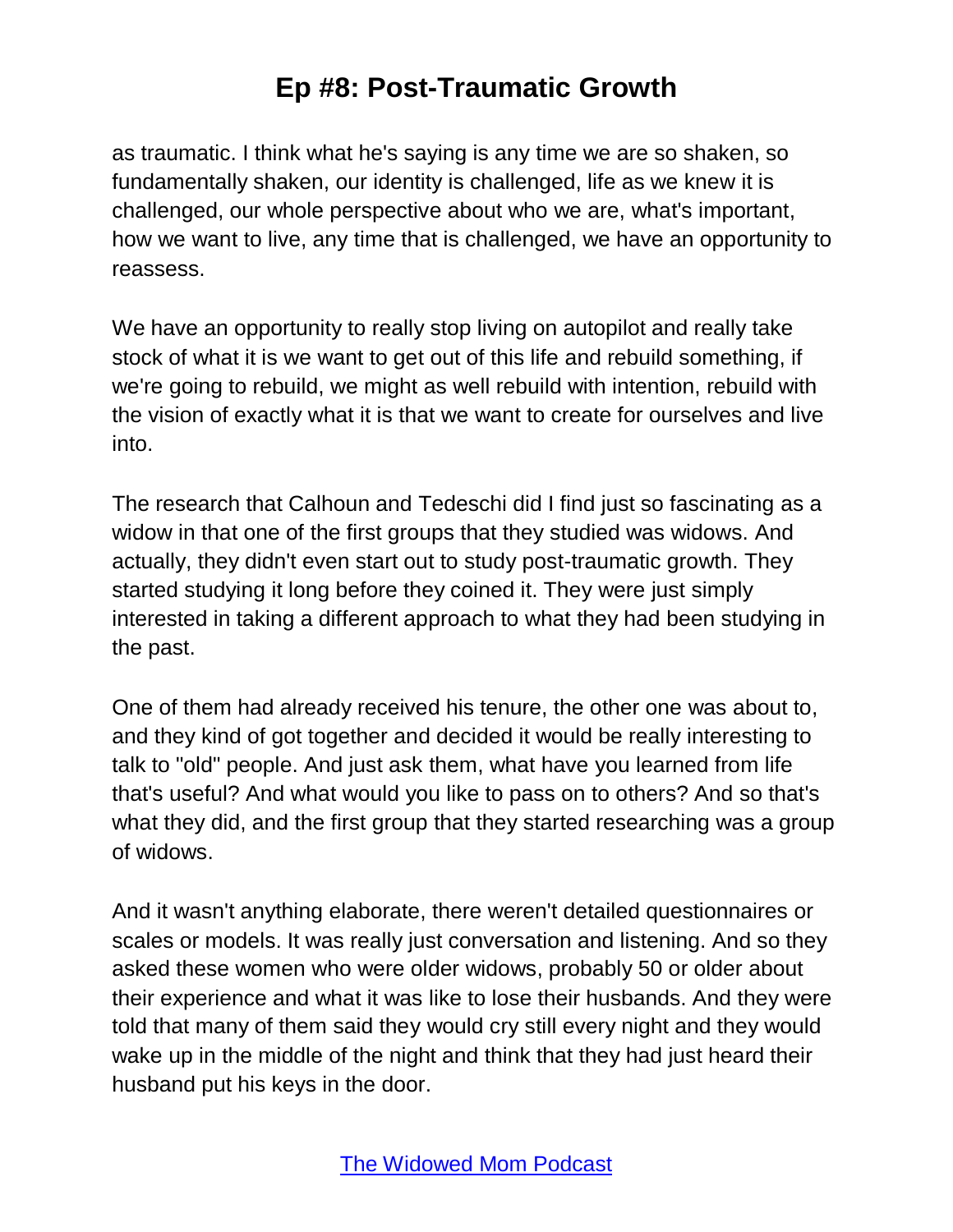But then also, not only were they talking about the sadness and the loneliness and the things that they were experiencing that were "negative" with their husbands' death, but at the same time they were also talking about things that had changed for the better. Ways in which losing their husbands had helped them see how strong they were.

Some of them were having more social experiences, they were valuing things differently, they were growing closer to their children and their family. Some of them were getting driver's licenses after having lived a whole life of never driving, and now had the independence of driving.

So, after studying widows, then they started talking to other people, and they talked with groups of people who had been disabled or who had suffered a major illness or some sort of accident. And they talked with people who had been drug abusers or were paralyzed, and they were consistently intrigued and surprised by what they perceived as positive benefits coming out of events that would be typically classified as negative.

Eventually, they figured out a method to quantify the research that they were doing, and what they learned was that there were basically five different areas that the subjects they were studying were experiencing growth in. And they were increased inner strength, an openness to new possibilities in life, closer and often deeper relationships with friends and family, an enhanced appreciation of life, and a stronger sense of spirituality.

I don't know about you, but the first time I read that list, I thought absolutely. If there is one thing that has happened to me since my husband died, it is an increase in inner strength. I don't know if it made me stronger or if I just realized how strong I truly am, but I absolutely feel stronger than I ever have because I have so much evidence that I can truly do hard things. That a situation can be put in front of me and I can rise to the occasion.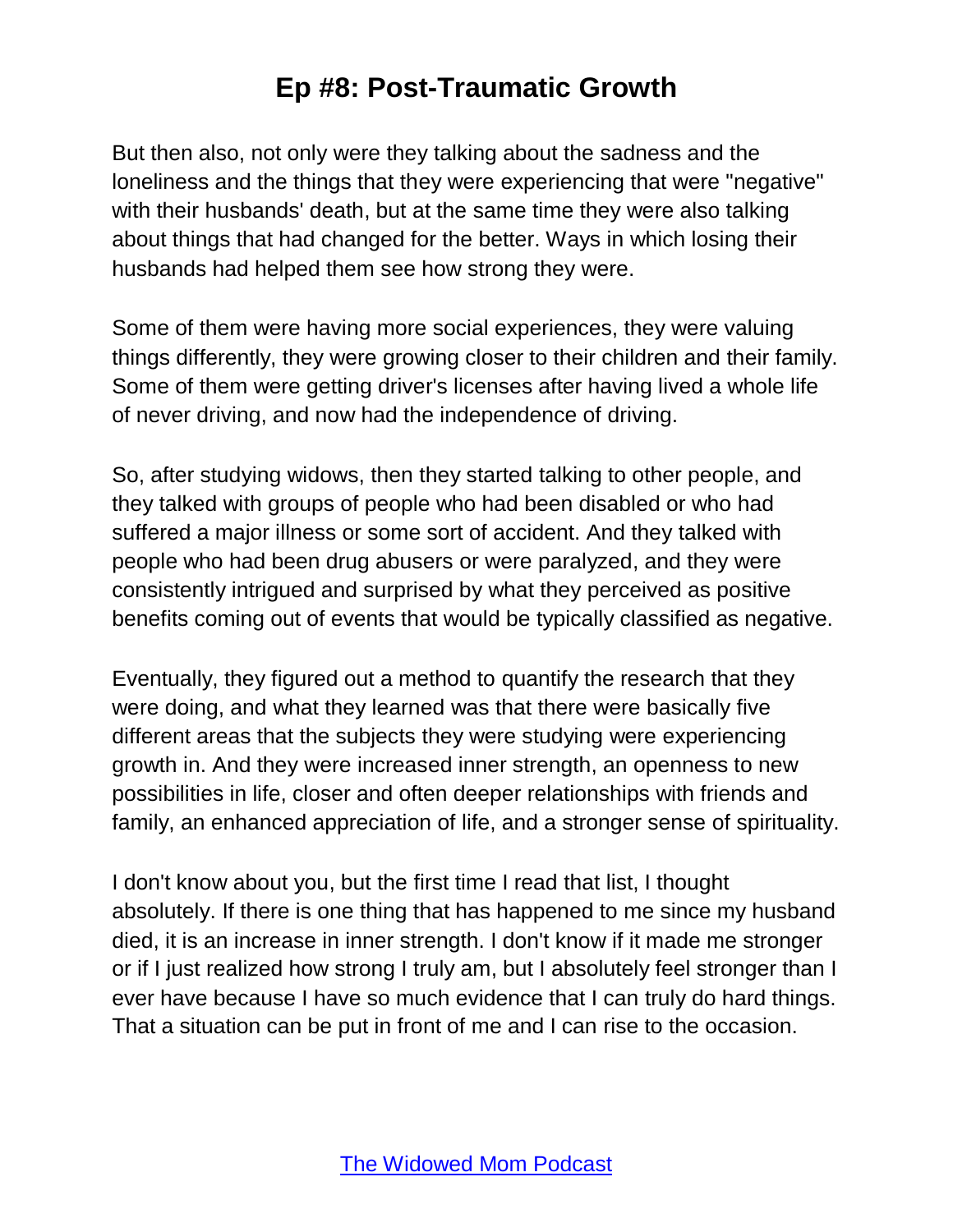Now, that might be after crumbling to pieces, but I rise, and I bet you do too. Certainly, I'm more open to possibilities in life now, I value my relationships with friends and family so much more, I think because even though I feel like I knew life was short before Hugo died, there was something about the actual accident and his death that just made it hit home for me on a level it had never hit home on before.

Even when I've lost other people in my life, for some reason, this time I really, really see how short life is and I appreciate it so much more. So those things absolutely seemed very close to my experience, and I wonder if they're close to yours. Now, if they're not, that doesn't mean anything. The purpose of this episode is not to tell you that you should be growing as a result of anything.

No, no, growth is always a choice. Growth is always your option and it is not morally right or wrong. It just is an option. So please don't hear me say that you should be experiencing growth if you haven't.

It was also good timing at the time, late 80s, early 90s that Tedeschi and Calhoun were starting to study post-traumatic growth, even before they called it that in that what was happening in the world of psychology was kind of starting to switch gears a little bit. So for a long time, it was kind of not fashionable to study positive change.

People who were studying things related to psychology were much more focused on dysfunction, and that makes sense because a clinician is largely seeing people who are experiencing dysfunction, disease. And so it would make sense that their goal would be to get them from dysfunction to function, from a negative five to a zero. And it really wasn't until the last few decades that we actually started thinking about studying how do we get people from zero to a plus five. How do we work on functioning and move from functioning to thriving?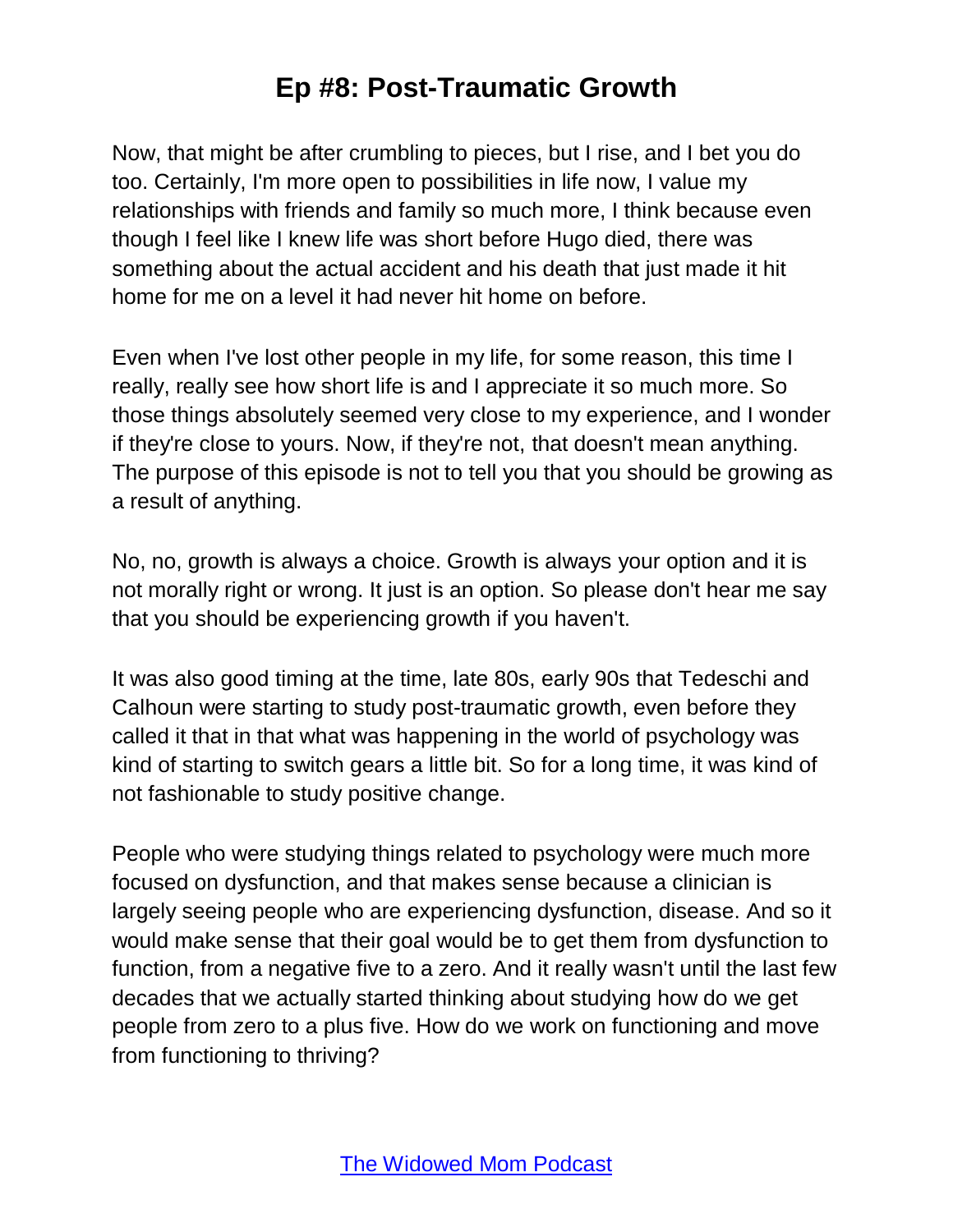But in the late 90s, we started thinking about things a little bit differently, and a new area of psychology was starting to get some traction. Scientists started paying attention to understanding what leads to happiness, what leads to fulfillment, what actually makes a rewarding life. And positive psychology was that study.

For a while, when I heard the term positive psychology, my assumption was that it was about thinking positively and finding happy thoughts and just happy, happy, happy, and trying to avoid the negative side or that life should only be positive and that that was the goal. And what I have learned since then is that that's not at all what positive psychology is about.

What it's really about is acknowledging that life does consist of the highs and the lows, and we want to understand how those two things work together. And before positive psychology, it was kind of assumed that basically, the goal was not to suffer, that in the absence of suffering, that's the space that we want to be in. But really, the absence of suffering, again, that just takes us from minus five to zero.

Wellbeing is certainly more than the absence of suffering, and at that point, we weren't really researching what constituted wellbeing. What led to true happiness? Not let's ignore the negative parts of life, let's figure out how do we take into account that the negative will happen, the positive will happen, and find that balance. And so with positive psychology, we have new things coming to the forefront related to the quality of our life and emotional intelligence.

And so it was great timing that post-traumatic growth had recently been named, and so I think it's really interesting how the timing of post-traumatic growth and positive psychology and just these shifts in the way that we think about wellbeing came together. That isn't to say though that the idea of transformation after loss was new in that point in time. It just hadn't been studied yet.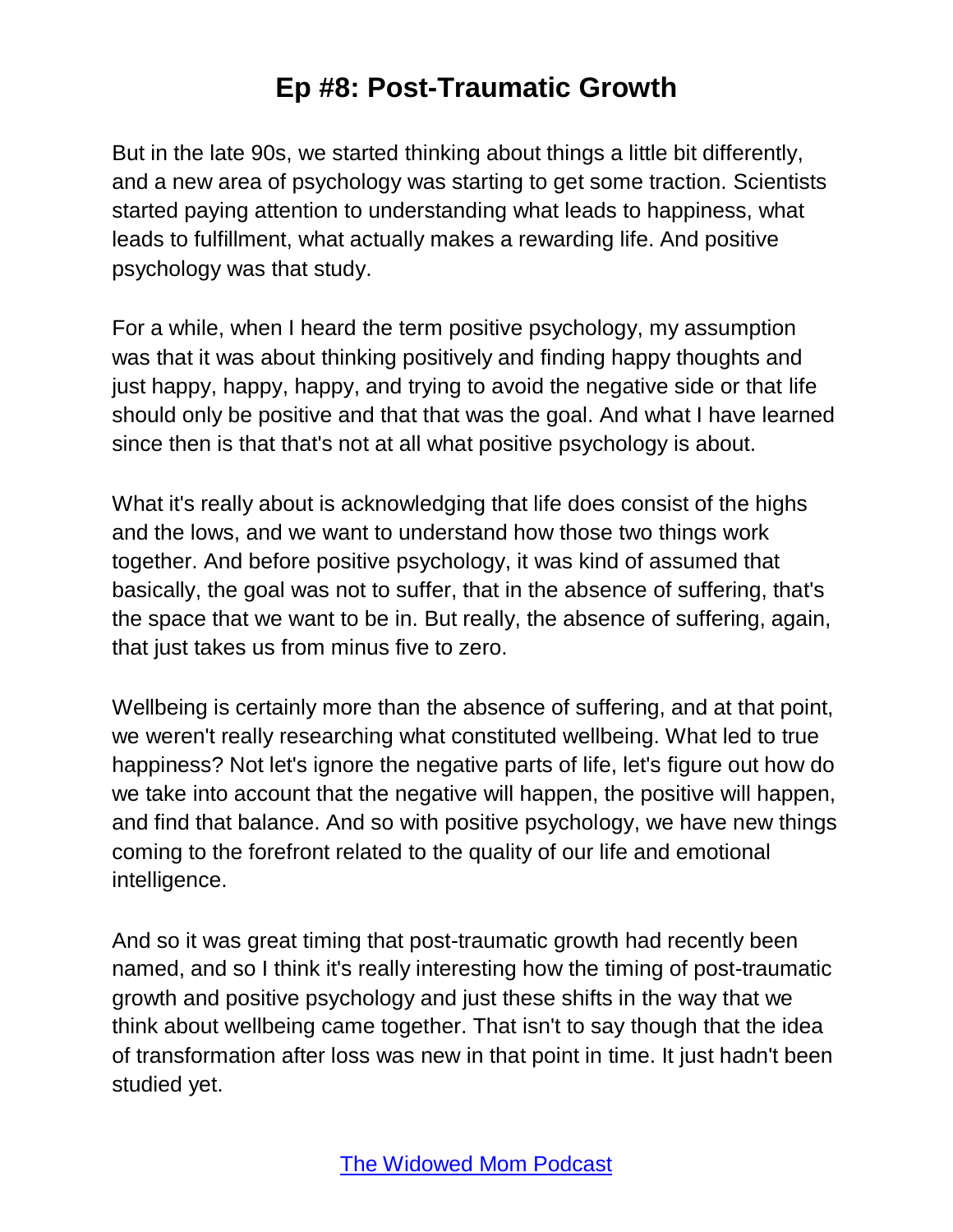If you go back and think about the great stories that you've read, movies that you've seen, and I mean we can go all the way back to Homer and the Odyssey. All the way back then, and as current as any Disney movie you've ever seen, usually has the theme of loss and transformation. In fact, you might not know this, but the idea of the hero's journey is actually a very common archetype for writing, especially in movies.

Someone named Joseph Campbell is kind of given credit for studying myths of cultures around the world and then documenting the themes hidden in those stories, and basically the idea is that the hero's journey is the protagonist leaving his or her home, oftentimes with the destruction of said home, and then the hero has some series of challenges, usually traumatic or violent, sometimes they take a trip to some sort of underworld, they often encounter a mentor along the way, and then at the end of the journey, the hero returns home and they have avenged the wrongs and they are now changed and enlightened.

Does this sound familiar? I want you to think about pretty much any movie, Harry Potter, The Matrix, Spiderman, Lion King, Lord of the Rings, Star Wars. Luke Skywalker was just a farmer. He was kind of bored living on Tatooine, wishing for something new, and then he gets a call to adventure. R2-D2 gives Luke a message from Princess Leia and she's asking Obi-Wan Kenobi to help her. He gets the call.

But then, he doesn't go because his uncle tells him that he shouldn't go and so he's kind of reluctant to go, but then what happens? His family gets killed. So he accepts the offer, he meets his teacher, Obi-Wan, and on and on. Basically, this loss and transformation theme in Moses and the Buddha, throughout all of our myths and even in our popular culture, it's not new. It just hadn't been studied.

So what does all of this mean for you? I think post-traumatic growth tell us that it's possible that even though we've gone through struggles or are still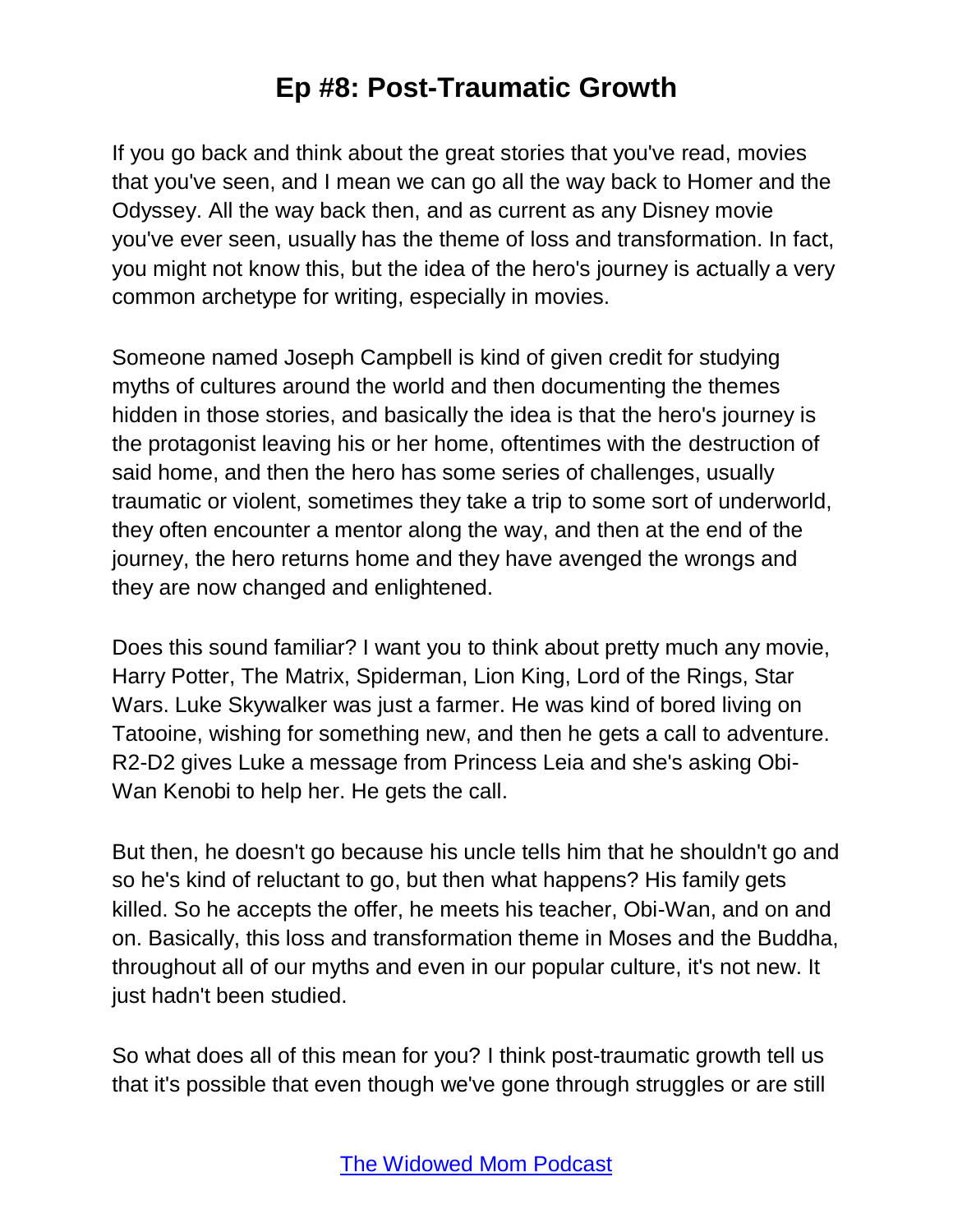going through struggles, even though we've encountered adversity because adversity is part of our human experience, that we can come out stronger on the other side with a new philosophy on life.

Victor Frankl wrote, "When we're no longer able to change a situation, we are challenged to change ourselves." And of course, we don't have to, but it's our option. Every week I'm on the phone doing consultation calls with women who are interested in coaching with me one-on-one, and what I hear them say time and time again is that they know they want better for themselves, but they don't know how to get it.

They want to move past the things that hold them back and they just need some help. They just need some tools. And they realize more than they ever have before that life is precious. They know what's important to them and they're ready to create the next chapter of life and just looking for support because something has happened that they cannot change, and so they are challenged to change themselves, and this is the essence of posttraumatic growth.

This is why I coach widowed moms to help them grow in this way. So remember, trauma is uniquely individual. What one finds traumatic may not be traumatic to another. And our goal doesn't just have to be to return to our normal baseline. That would be just moving from a negative five to a zero. That would be moving from dysfunction to function.

And if what we went through shook our entire foundation, then it's probably time to recalibrate. Why not move from surviving to thriving if it's our option? Not everyone will grow from trauma, but for most of us, the opportunity is presenting itself. And of course, depending on where you are in response to your loss, you may have some basic needs to meet before you turn your thoughts towards growth, and that's okay.